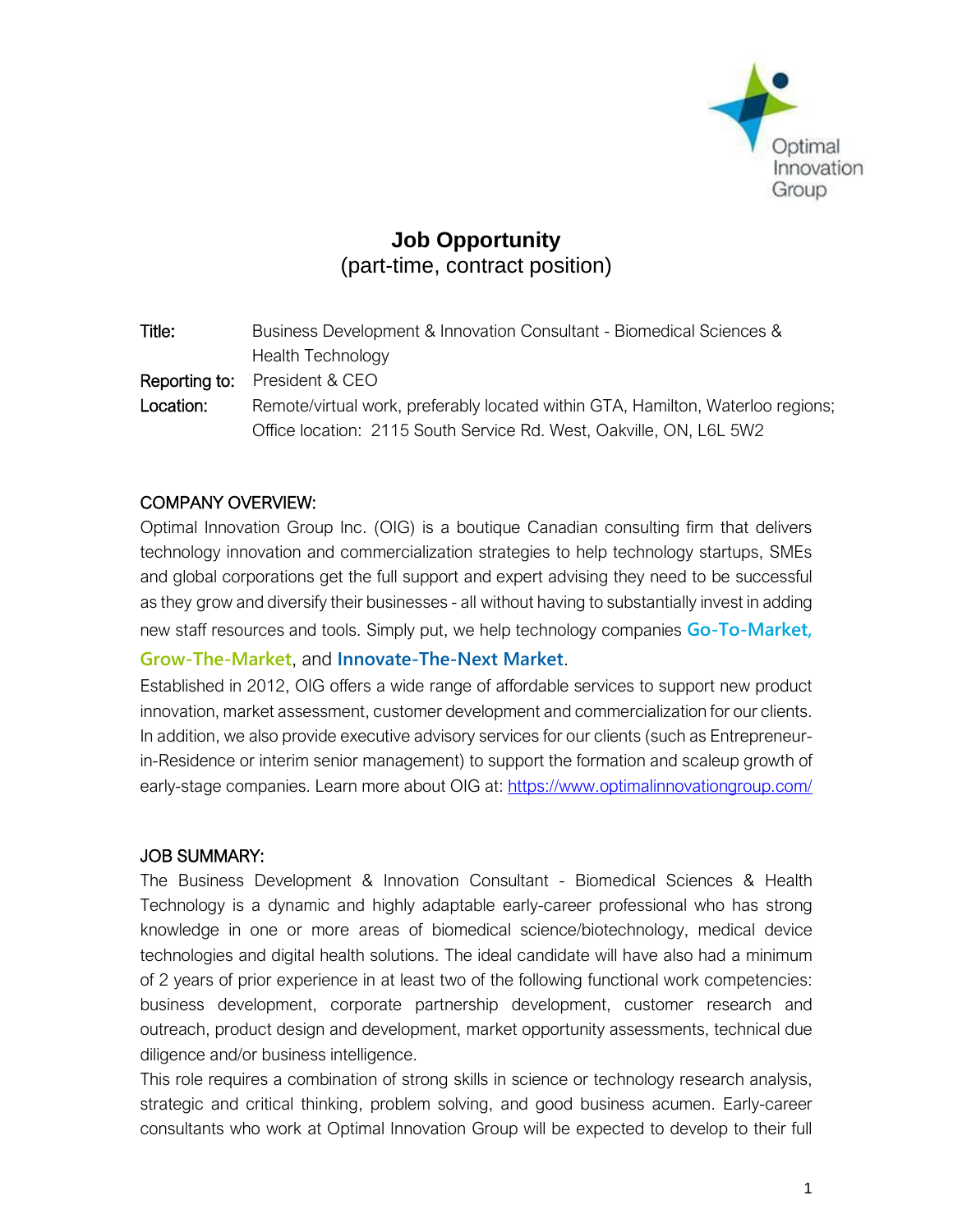

potential in each of these areas, and will also be guided by Senior/Principal Consultants to deliver their highest-quality work. You also possess strong technical knowledge and broad business understanding, and have acquired some early career experience in technology transfer and various aspects of commercialization such as IP/patents, licensing, business models, market strategy and product-market positioning, finance or investment. You are a responsible, mature and engaging person who will demonstrate professionalism in your work, can deliver a high-quality level in your work, and you aim to exceed the expectations for OIG clients, while supporting multiple client projects at one time. This is a role in which you will be exposed to a great deal of new information; the continuous learning opportunities, the diversity of projects, and the challenge of juggling so many interesting projects is something you seek.

## RESPONSIBILITIES:

Your primary role as a Business Development & Innovation Consultant has two core functions: 1) to source and develop new clients and project opportunities, and 2) to work on the developing and delivering the client projects, which may involve: market research, technology assessments, developing commercialization strategies and go-to-market business plans for launching specialized technologies in the sectors of BioMedical Science, BioRenewable Products, Biotechnology, Health Technology Solutions, Medical Devices, Life Sciences/Pharma Drug Delivery, Material Science, Nanotechnology and/or Artificial Intelligence/Machine Learning.

Specific responsibilities may include:

- Develop and coordinate a portfolio of client prospects in our CRM, conduct business development outreach and networking, developing client opportunities and converting them to closed client projects; assist CEO with proposal preparation, contracting, and project kickoff (when needed).
- Sourcing and researching market information, business intelligence, competitive technology benchmarking, patent & trademark searching, business model and pricing information, and sourcing financing opportunities (grants and investment funding).
- Support OIG team with preparation and write-up of grant applications, business plans, project Statement of Work and project plans, Gantt charts, and other consulting service documents as required.
- Collaborate with OIG team for developing projects, research and analysis, report-writing, presenting and delivery of project work to clients.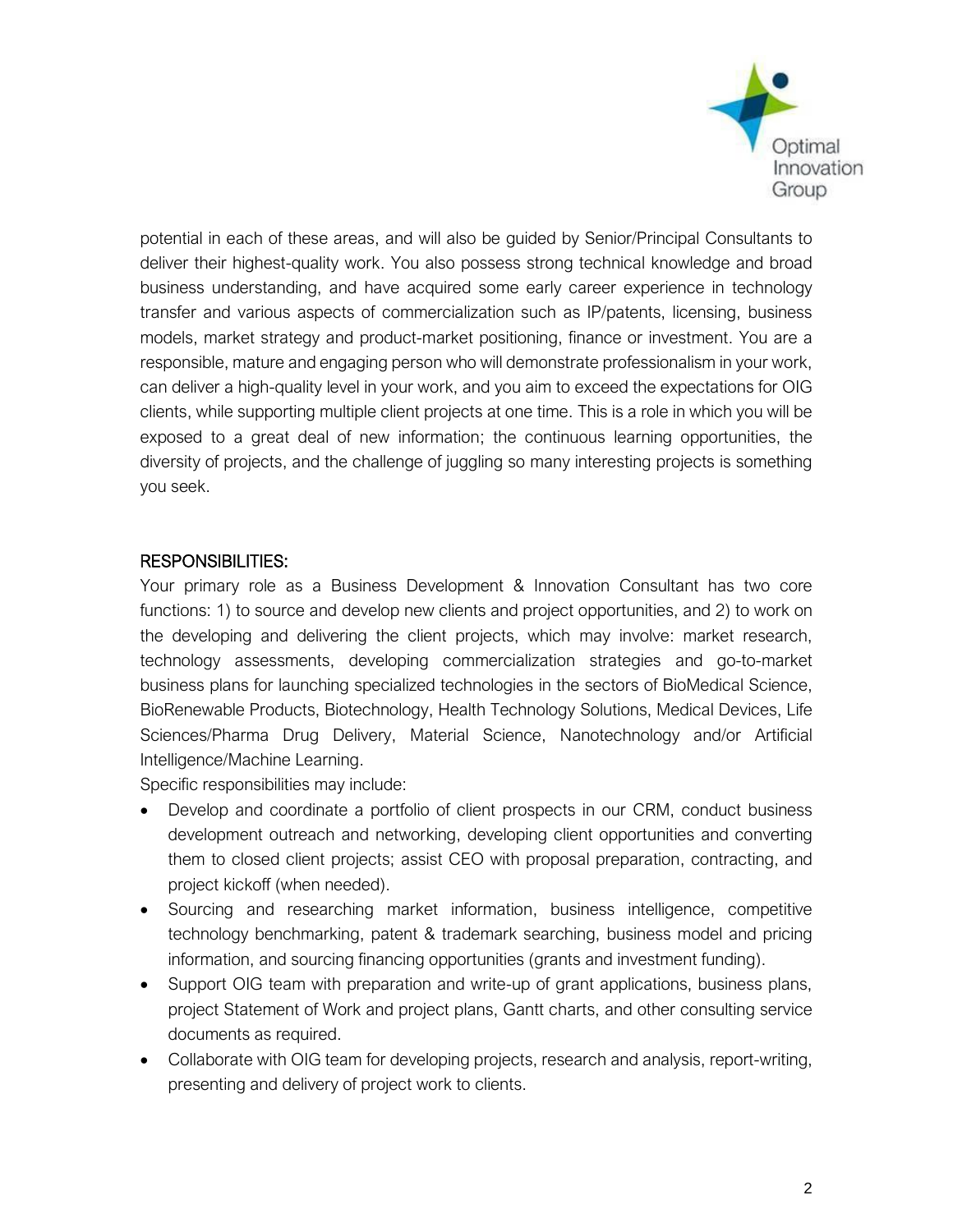

- Participate in workshops, webinars, conference events that are relevant to the projects in your portfolio; partake in business networking where possible, and document your key learnings from these events to share with OIG team and with clients, as appropriate.
- Regularly review the latest industry news, literature and white papers that are relevant to your projects.

## SKILLS & QUALIFICATIONS:

- Minimum 2 years of experience in science & technology innovation development and business development work, either in a leading role or supporting role.
- Post-graduate university degrees in Business and Science/Engineering, specializing in BioMedical Science, Bioscience/Biotechnology, Medical Devices or Digital Health Technology, having earned a Masters or PhD degree prior to 2019.
- Proven experience in at least one area of business development, project management, Patents/IP analysis, product-market assessments, business intelligence, pricing and business models, commercialization and business plans.
- Excellent skills in project planning and coordination, information research and critical analysis, strategic thinking, confident communications and presentations.
- Competent knowledge about Business Model Canvas, developing value propositions, entrepreneurship, client service operations.
- You embody authentic, ethical, responsible and trustworthy personal behaviours.
- Works well independently (remotely) without requiring direction for day-to-day tasks; and can also work collaboratively with OIG team members, by sharing responsibilities and occasionally co-lead a client project.
- Versatile skills, adaptable to the changes demanded by the business, willingness to learn quickly and take initiative where appropriate.
- Fluent in English language (written and oral); highly proficient in Microsoft Office 365 software (Excel, Word, PowerPoint, Outlook).

# WORK CONDITIONS:

- Part-time contract (60-75 hours per month), minimum 6 months, renewable semiannually; virtual/remote office work, with transitioning to in-person meetings at company office (when permitted by municipal laws, after the COVID-19 pandemic is controlled).
- Future opportunity to renew the position as a full-time position.
- Able to travel independently (drive or public transit) for client meetings or work in team office, after COVID-19 pandemic is controlled.